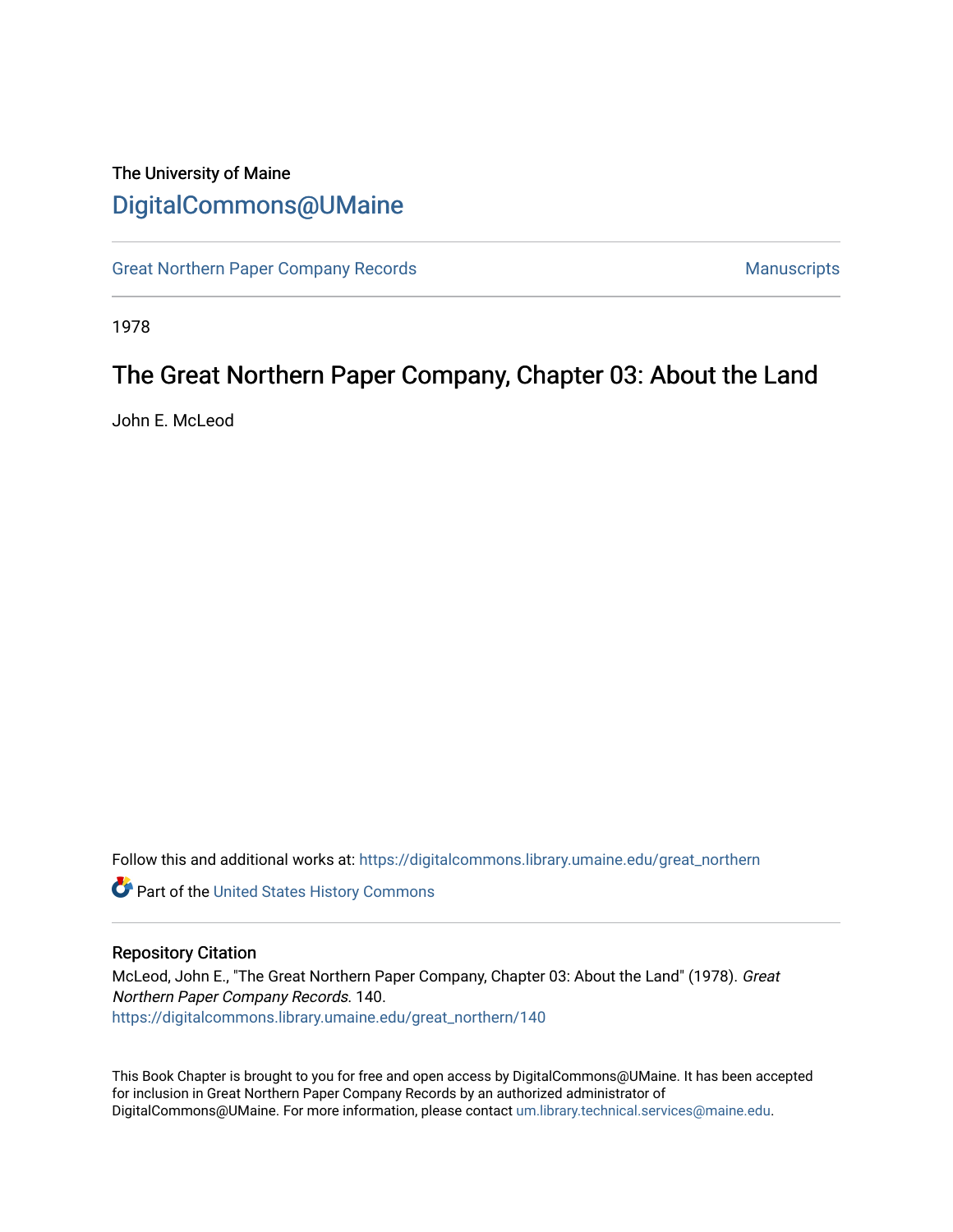## CHAPTER III ABOUT THE LAND

There is little land in the State of Maine which has not at some time been covered with forest. It is naturally a timbergrowing country. It has the largest percentage of wooded area of any of the fifty states of the Union. Of its more than 19,000,000 acres, some 17,000,000 acres is timberland. Coincident with the existence of forested land is a generous supply of water, one depending upon the other. The economic history of the state has been very largely determined by the manner in which these natural resources have been used and misused.

In his "Lumber Industry in the State of Maine", written about 1898, and included as a section of the "Constitutional, Judicial, Educational, Commercial, Professional and Industrial History of the New England States, Samuel T. Boardman observes:

"....it is safe to say that no one in any active kind of business in our state is wholly independent of the lumber industry".

At the time this was written, the end of the lumber industry as the most important factor in Maine's economy was near, and the new day of the pulp and paper mill was just beginning. Maine's lumber industry is only a shadow of the past, but the statement would be as true today, if "pulp and paper" were substituted for "lumber".

The story of lumbering in Maine, from the time of the early settlements up to the time the Great Northern Paper Company was organized is a fascinating part of the industrial history of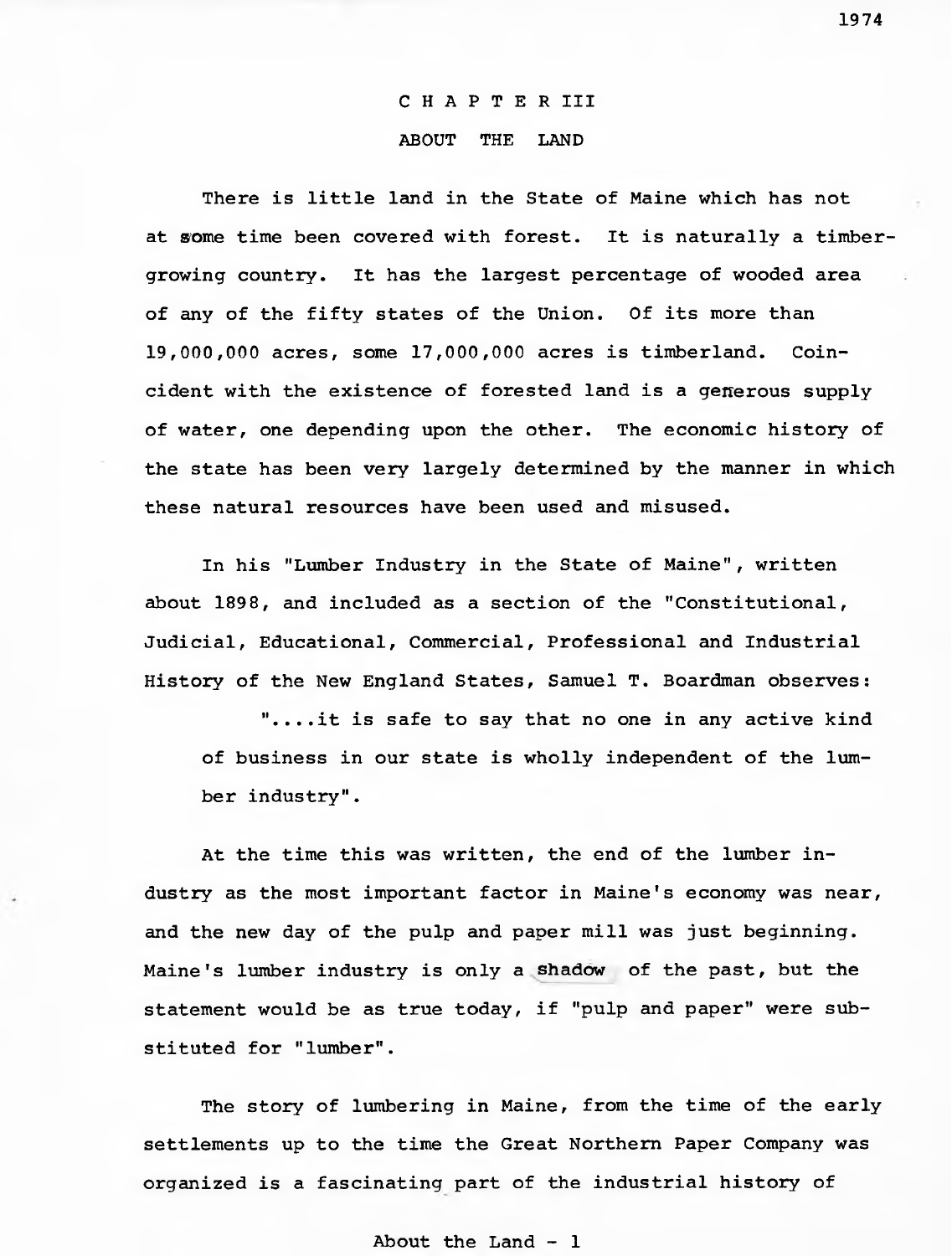America. Lumbering in the United States began in the District of Maine. Commercial lumbering was started as early as 1631 on the Saco and Piscataqua Rivers. Probably the first American export of manufactured lumber was made from Maine in 1634, when the ship "Pied Cowe" arrived at South Berwick from England, with two sawmills, and took on board a partial cargo of "cloave boards" and "pipe-staves" -- hand made clapboards and staves for wine-casks. One of the mills, erected on the Salmon Falls River at South Berwick in that year was probably the first sawmill to be operated in America. (1) Other dates and locations are mentioned in history, but the foregoing seems to be generally accepted.

Although the first sawmill in New England was in Maine, the cutting of timber and the manufacture of lumber, as an industry, developed in Massachusetts; worked northward into New Hampshire and thence, about the beginning of the 18th century, into Maine. The growth of the industry in the state up to the latter part of the 18th century was gradual. Timber had to be worked largely by hand; the population was unstable because of Indian raids; shipping along the Maine coast was precarious, and the colonists were more concerned with clearing land for farming than they were in manufacturing or trading in lumber. (2)

As a further deterrent, the British Government, when most of the settlements were consolidated into the Province of Massachusetts in 1691, forbade the cutting of the largest "pines and okes", requiring that these be left for the use of the Royal Navy. This regulation was of course grandly ignored by those who did cut logs for any purpose. Surveyors were then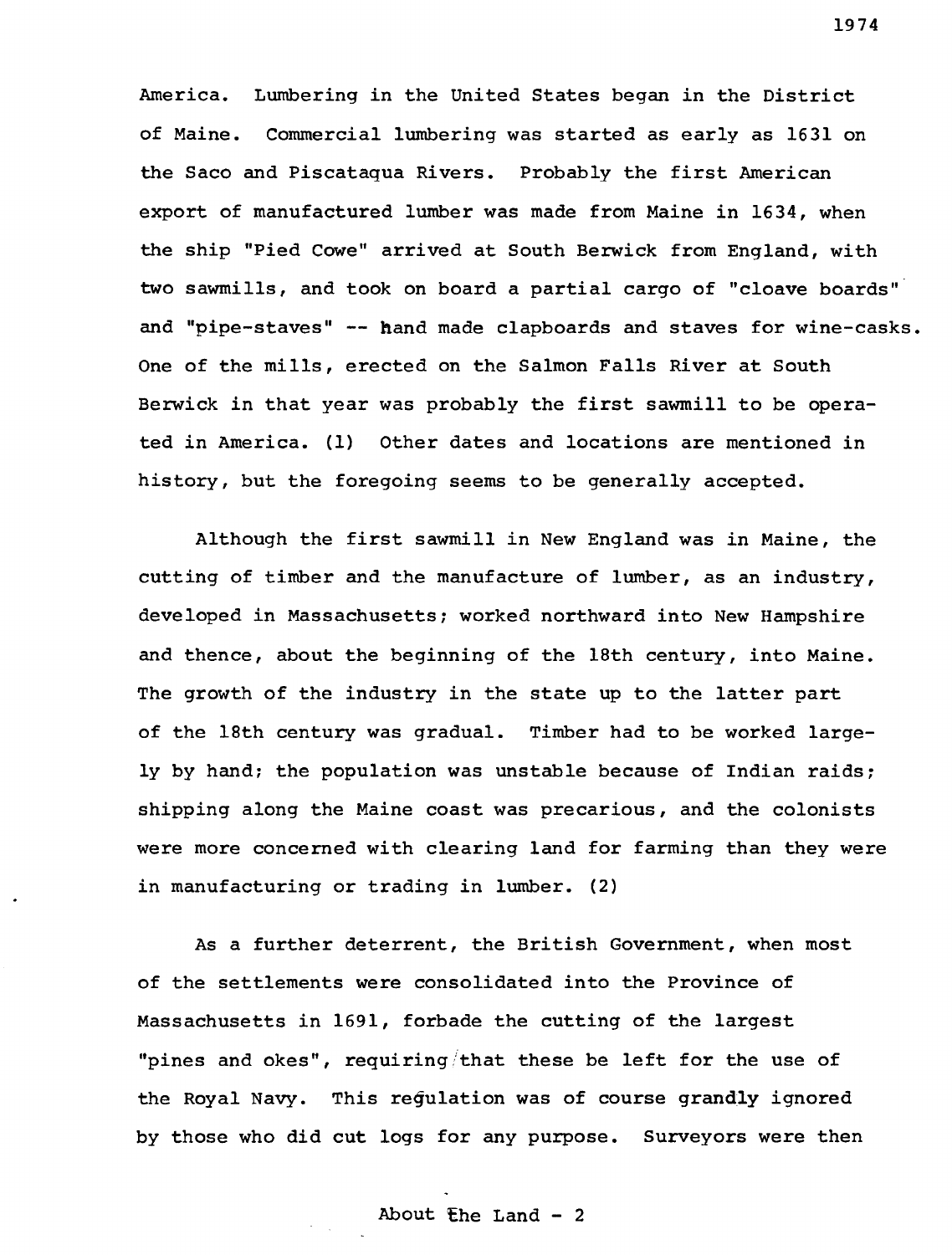sent out to claim individual trees and mark them with the government's "broad arrow". As early as 1706, the Surveyor-General of the King's Woods was trying to enforce the law against the cutting of these trees. (3) In 1769, the last Royal Governor of New Hampshire, who held the above title, was still trying, and in that year seized mast logs being driven down the Androscoggin River. (4)

The cutting of masts and spars was for over two hundred years an important industry, and much more glamorous than the production of lumber for local consumption. This trade began in 1634 or 1635, when several cargoes of mast pine were shipped to England from the St. George's River. (5) In the middle of the 18th century, Maine was in first place as a producer of masts, with activity centered in the Saco valley and at Falmouth (Portland). At least two very famous ships, Lord Nelson's "VICTORY" and our own "CONSTITUTION" were said to be masted with Maine pine. (6) The use of pine and the marking of pine trees to be reserved for this purpose has been questioned. Pine was a rather weak wood, and it has been suggested that in the early days all softwoods were called "pine", and that it is likely that the big trees marked and cut for masts were spruce, a much stronger wood. (7) It is the writer's impression also that the big lower masts of large naval vessels were "built-up" — that is, made of several pieces bound together with iron hoops as early as the 1600's. At any rate, after the sawing of lumber became important, the masting trade declined.

Sawmills were built on the Presumpscot River between 1660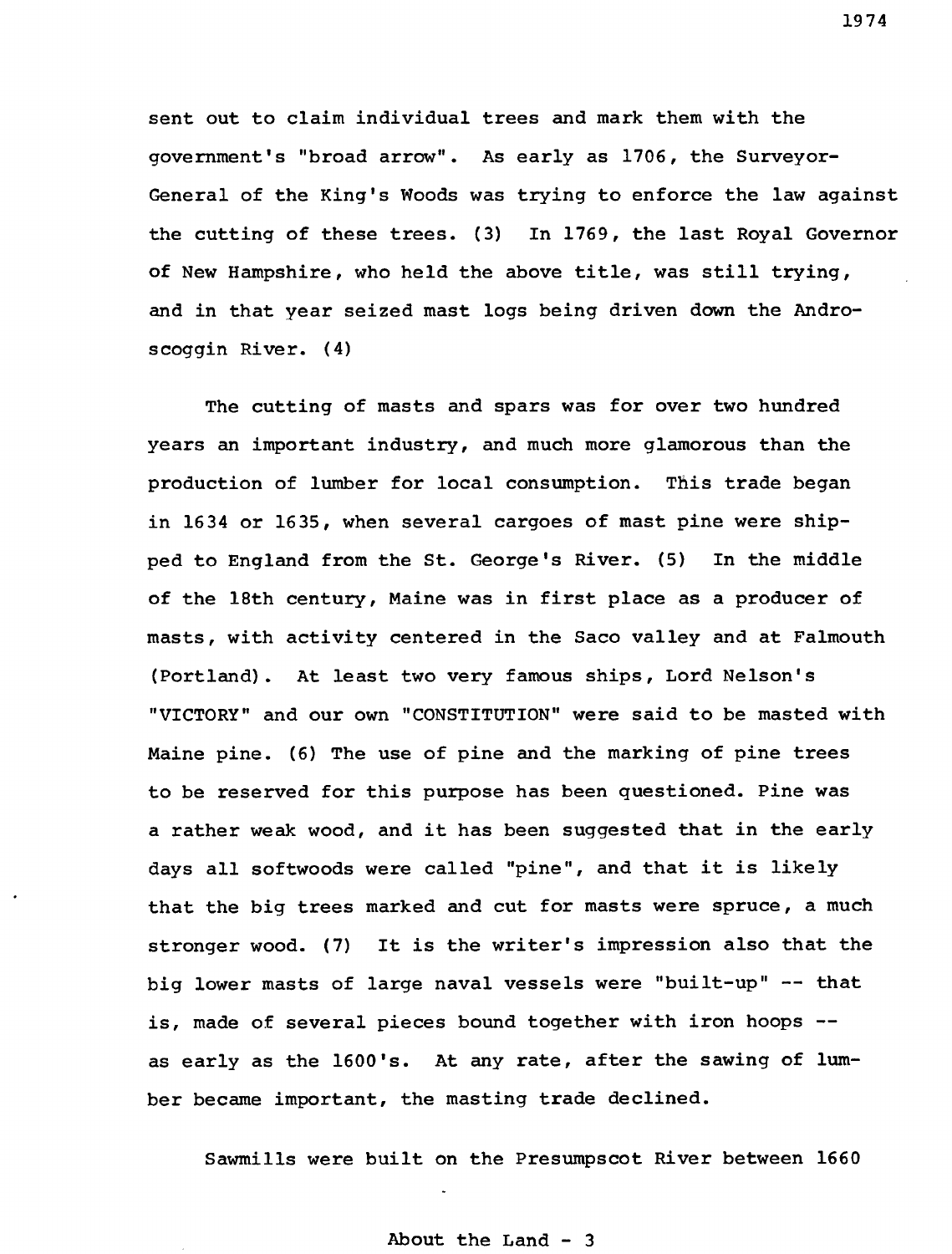and 1670, and the operations moved gradually north and east along the rivers of the state in the late 17th and early 18th centuries. There was a mill at Gardiner, on the Kennebec River, in 1754, (8) and many small mills were built all along the coast, on or near tidewater, in the 1700's. It was nearly 130 years after the first lumber was sawed at North Berwick, however, before the lumbering industry came to the Penobscot. The first mill in this area was apparently established at Bucksport in 1764, although at just about the same time there was another at Sandy Point. Both were burned by the British in 1779. (9) Mills were running in Brewer in 1770, in Bangor in 1771, in Orrington in 1772, in Orland in 1773, and in Orono in 1774. (10)

After the Revolutionary War, lumbering expanded rapidly, By the early 1800's, good logs were becoming scarce on the rivers in the lower part of the state. In the 1820's, the industry really blossomed out. The lumbermen waded into the forests "with an axe in each hand", and in less than thirty years, Maine had become the lumber center of the world, with mills crowding every river and stream from the Piscataqua to the St. Croix, and the harbors alive with shipping loading Maine lumber.

To the early lumberman, the only tree in the woods was white pine, all others being considered nearly worthless. It was not until the pine was almost exhausted, and this did not take too long, that spruce and hemlock logs were taken, and the whole state was logged over again. Fir was not plentiful at that time, and was not thought to be fit even for pulp until into the 20th century. Cedar and hardwoods were cut in limited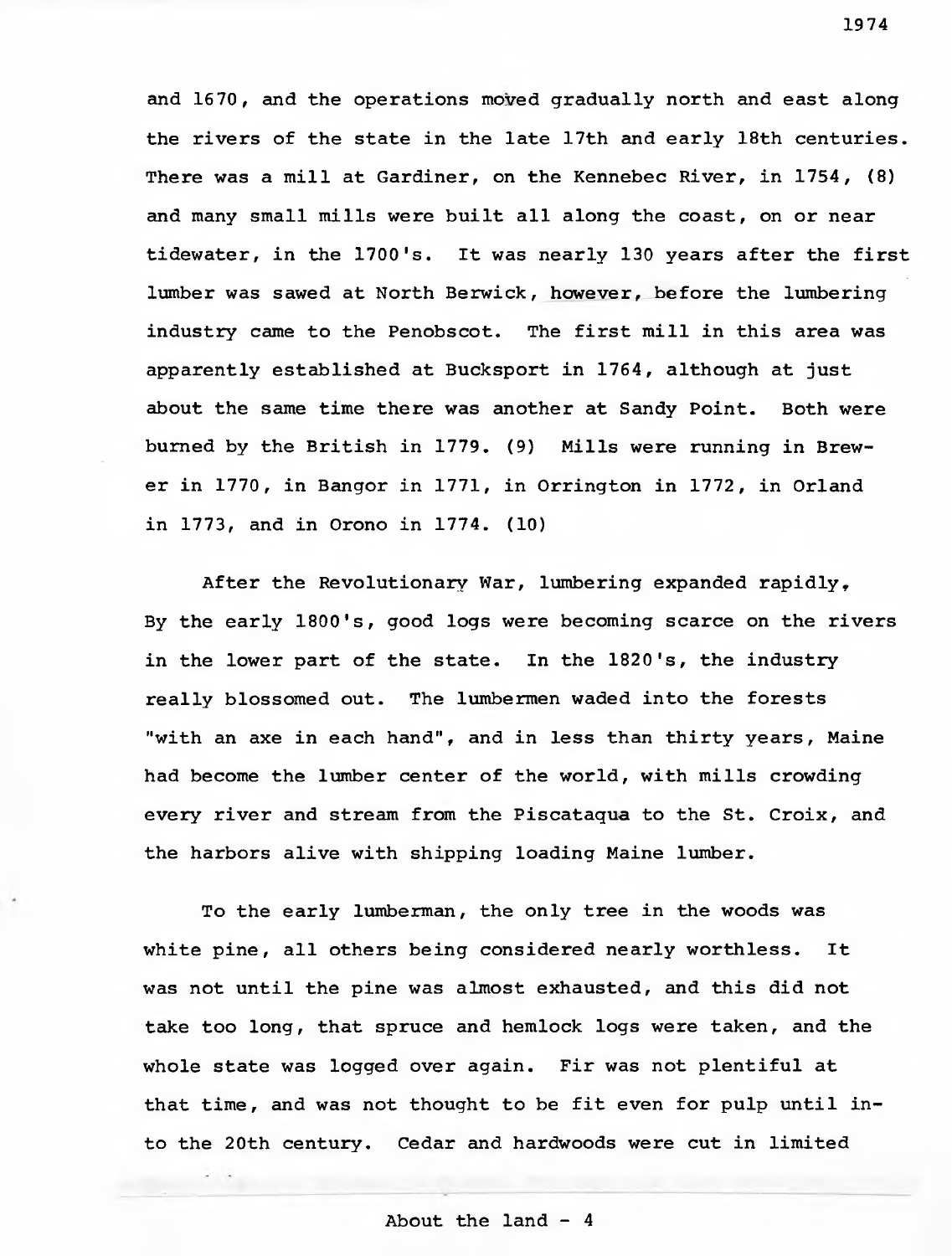quantities for special purposes, but pine was king while it lasted.

The forest of Maine was predominantly softwood, with the heaviest stand of pine in the southern and western parts of the state. In Northern Maine there was quite a lot of pine, but it was mostly along the river valleys in clumps and in mixed stand with spruce and other conifers. This is not to say that there was not big pine in Northern Maine. In 1852, it is reported that a pine tree was felled at New Limerick, in Aroostook County, which measured five feet in diameter at the butt, and was one hundred and eighty feet tall. (11) There are reports of logs six feet in diameter at the large end, nearly three feet at the small end, and one hundred feet long, scaling over 8,000 board feet. Some of the old trees had reached the age of 800 years. The lumbermen graded the pine stand in general into "old pine", "bull sapling" and "common sapling". Pumpkin pine was old pine that had grown in sandy soil, with plenty of light and air. Bull sapling grew along the waterways, and was harder and sounder than old pine. Common sapling was second growth. (12) Never, since the big trees were cut, have conditions allowed such another race of monsters to grow.

It might be of interest at this point to follow briefly the process by which the forest lands of Maine came into the hands of private owners. There are a number of accounts of different phases, and we have put together from these a story which is far from complete, but which, if not accurate in all respects is close to what happened, and will serve our purposes well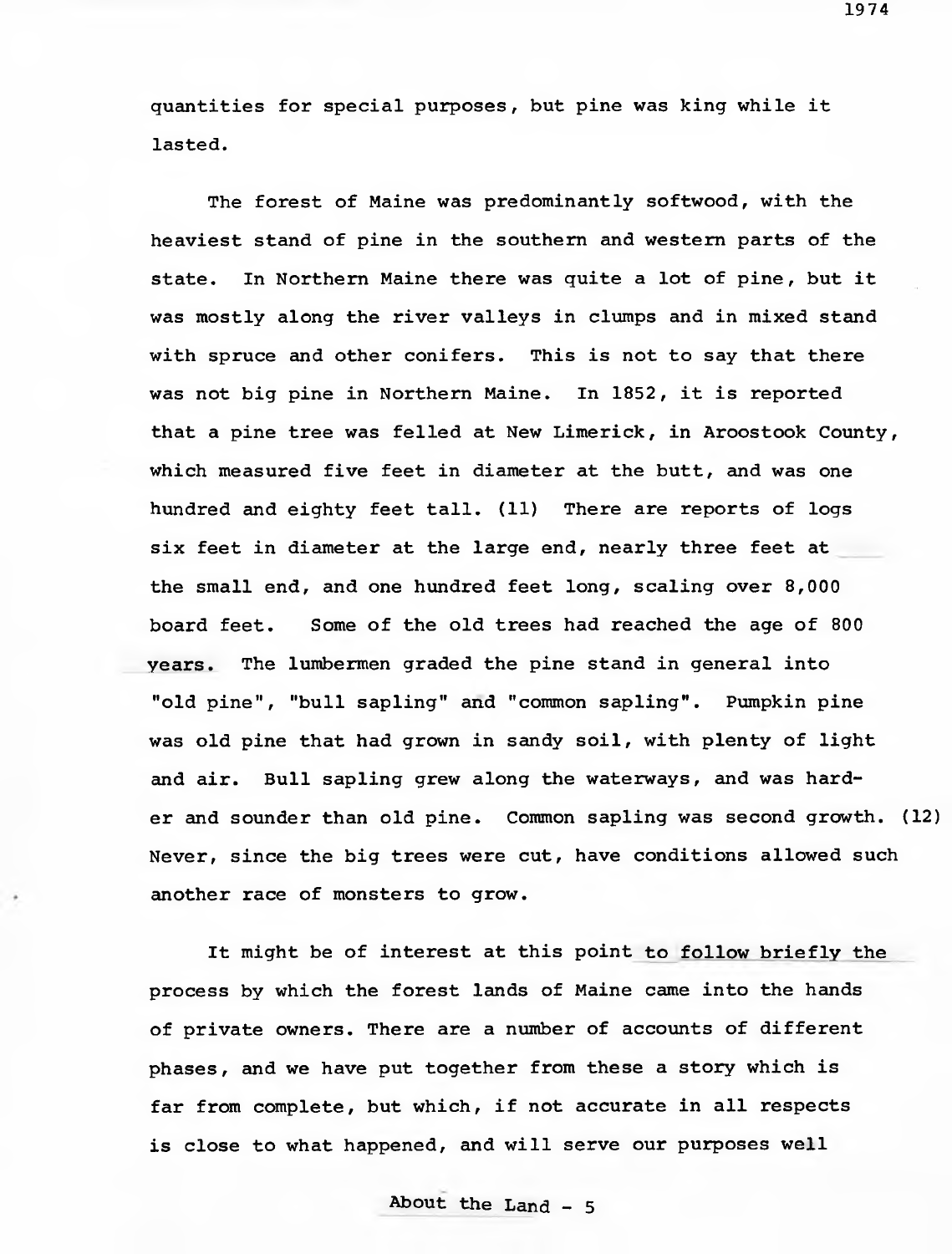enough.

Disregarding the claims of France, Spain and Holland, the British Crown, in 1606, considered the 19,000,000 acres of territory now the State of Maine to be its property. The first Crown Grant of land was made in that year by James I to the London and Plymouth Company, or the Council of Plymouth, (13) which was to estalish settlements and develop the resources. Its first attempt at colonization, the Popham settlement at the mouth of the Kennebec River, was a failure. The council then began to make sub-grants to prospective colonizers, the bestknown of whom were Ferdinand Gorges and John Mason. (14) Its successor, the Council of New England, made other grants, notably the "Muscongus Patent", which lay just east of the Penobscot River. This land came into the hands of Gen. Samuel Waldo, and later became the property of Gen. Henry Knox, President Washington's Secretary of War. (15) Numerous other grants, sub-grants and sales, for colonization or as political rewards, many over-lapping, and most with indefinite boundaries, were made. In all, up to the period of the Revolution, the British Government had disposed of about 4,000,000 acres of Maine land.

The Province of Massachusetts had in 1763 successfully established its claim to the territory which is now Maine, as far east as the St. Croix River. (16) After the war, ownership of the remaining 15,000,000 acres of public land passed to the Commonwealth of Massachusetts. The new state found itself in the red to the extent of some \$5,000,000, with its share of the national debt about as much again. It had no revenue except

About the Land - 6 \_\_\_\_\_\_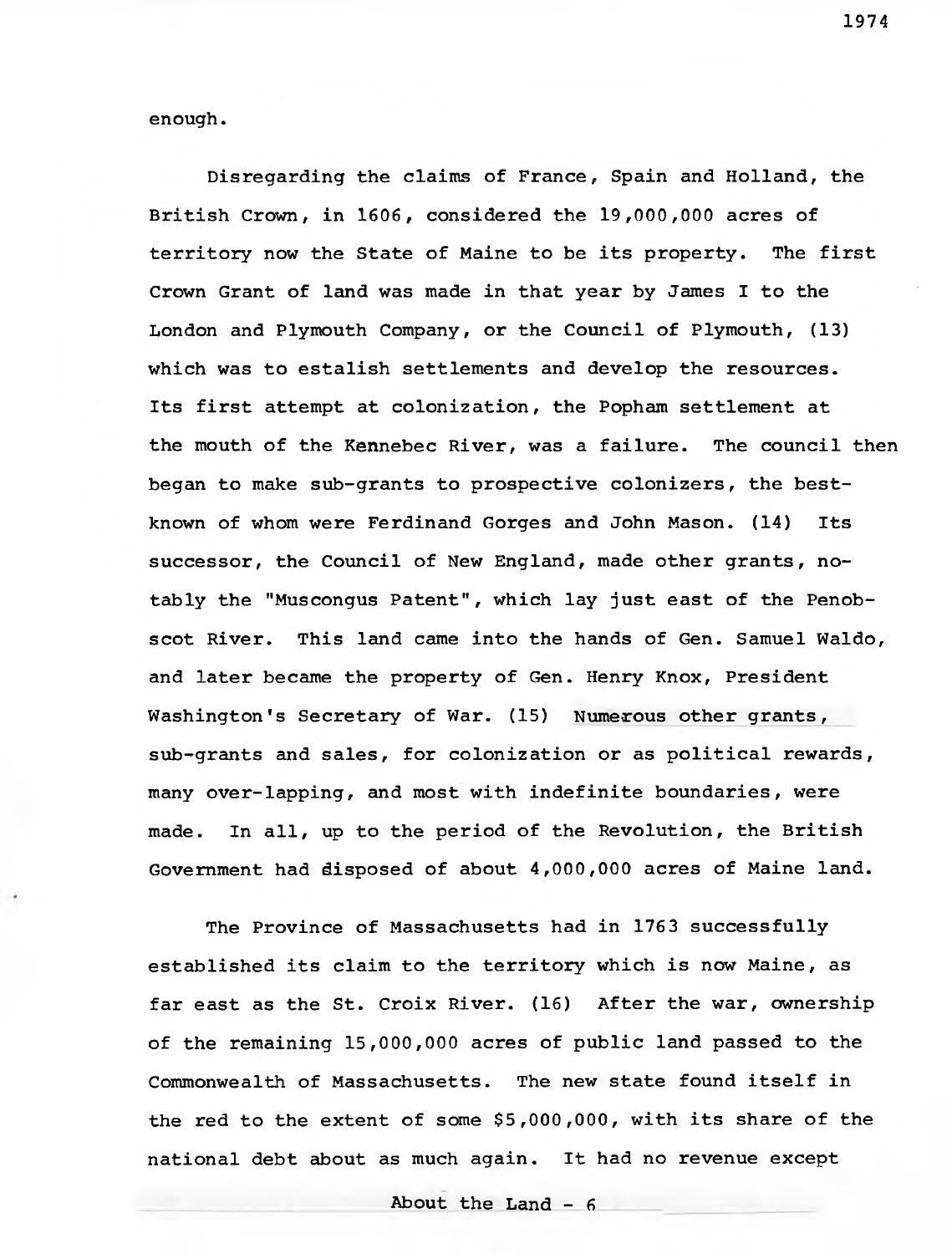the general tax, which was unpopular. It was poor in everything except land. (17)

Governor Hancock called the attention of the General Court of the "Eastern Lands" of the District of Maine as a source of income. These lands were not part of the Federal domain, and were not subject to Federal policies. (18) In 1783, a Commissioner was appointed for their administration, a land office was established, surveys were made, and it was hoped that there would be a ready market at the price of fifty cents per acre which had been set. There were few takers. Someone then conceived the idea that a lottery would promote interest in the sale of this land, and such a lottery was approved by the General Court in 1786. The legislation provided for the disposal of fifty townships in what are now Hancock and Washington Counties, a total of 1,107,396 acres. The scheme called for issuing 2,730 tickets, to be sold for about \$200 each. There were no blanks, each ticket calling for a piece of land, the smallest 160 acres. The grand prize was a full township of some 20,000 acres, a Maine township being nominally a square, six miles to a side. There was little interest in this lottery. Only 437 tickets had been sold at the time of the drawing on October 12, 1787. (19) The grand prize was never drawn, but about 160,000 acres were disposed of.

During this early period, a great many grants of land were made to satisfy requests for aid for schools, colleges, churches and other public enterprises. Such grants were usually sold at once for whatever they would bring. The names of tracts of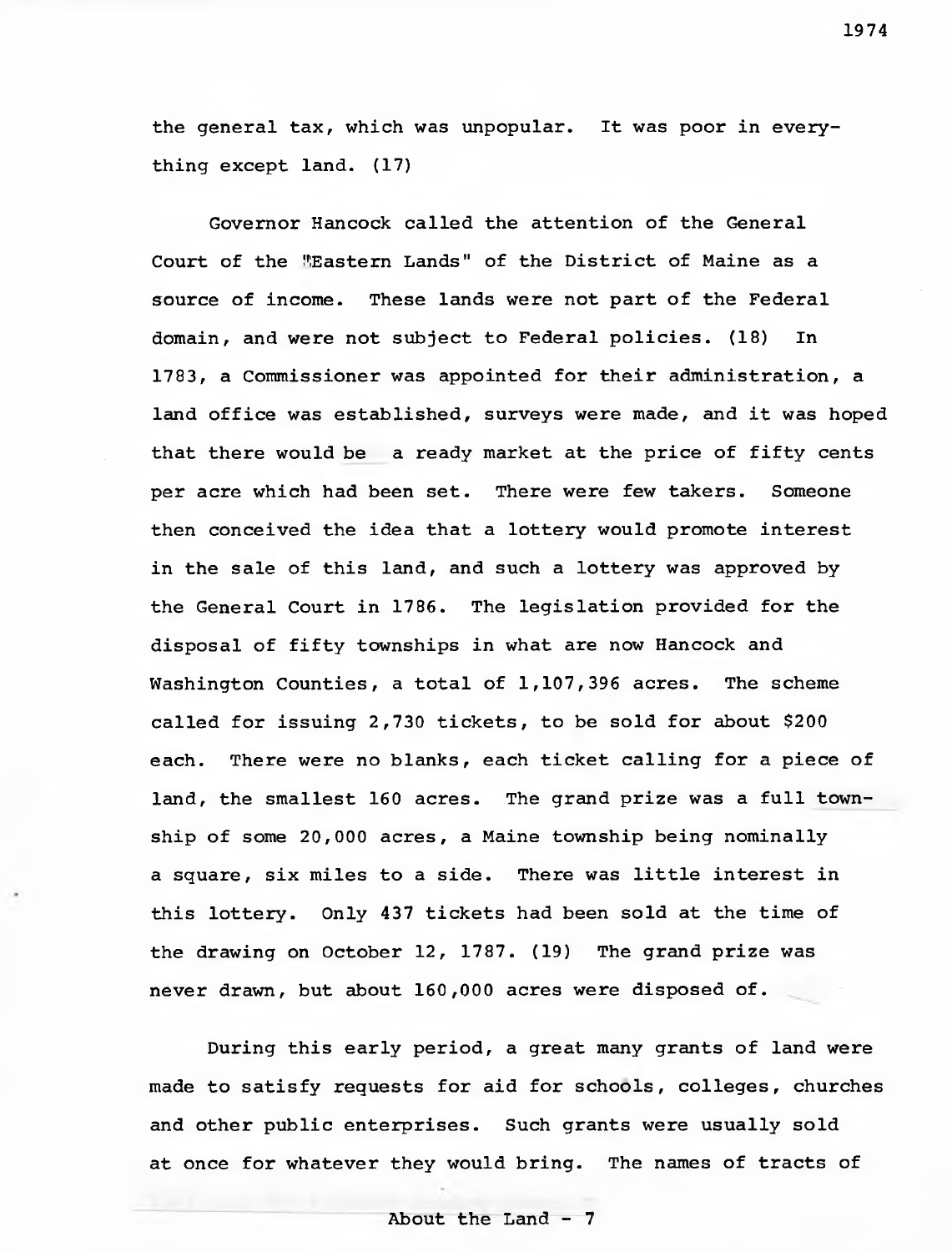land like the Sandwich Academy Grant, the Middlesex Canal town, Day'<sup>s</sup> Academy, Taunton & Raynham and Bowdoin College date back to this period. Altogether, Massachusetts gave away in this manner, and as grants to soldiers and settlers, between 1783 and 1820, when Maine became a State, a total of 1,223,553 acres of Maine real estate.

Efforts to sell land privately had also been continued by the Commissioner, but without much success. Between 1783 and 1791 only about 300,000 acres, including the lottery prizes, had been sold. From the date of the lottery, prices declined, until in the 1790's land was selling at less than one-third of former figures. At these lower prices, interest began to revive, and was stimulated by the reports of Gen. Benjamin Lincoln, of Hingham, a man of excellent reputation, who had cruised a large part of the public lands. In the period 1791 to 1795 no less than 3,013,658 acres of land was sold by the State. While this total included a great many individual sales, the greatest part of it was represented by the immense transactions, involving more than 2,000,000 acres, known as the Bingham purchases.

In 1791, Gen. Knox, influenced by the reports of his friend Gen. Lincoln, and seeing opportunity in the failure of the lottery, contracted with the state to buy, as a speculation, fifty-two townships, or somewhat over 1,000,000 acres, east of the Penobscot River, including the balance of the land originally intended for the lottery, and an additional 1,000,000 acres on or near the Kennebec River, in what is now Piscataquis County and Somerset County. The price was 10 cents an acre. He agreed as a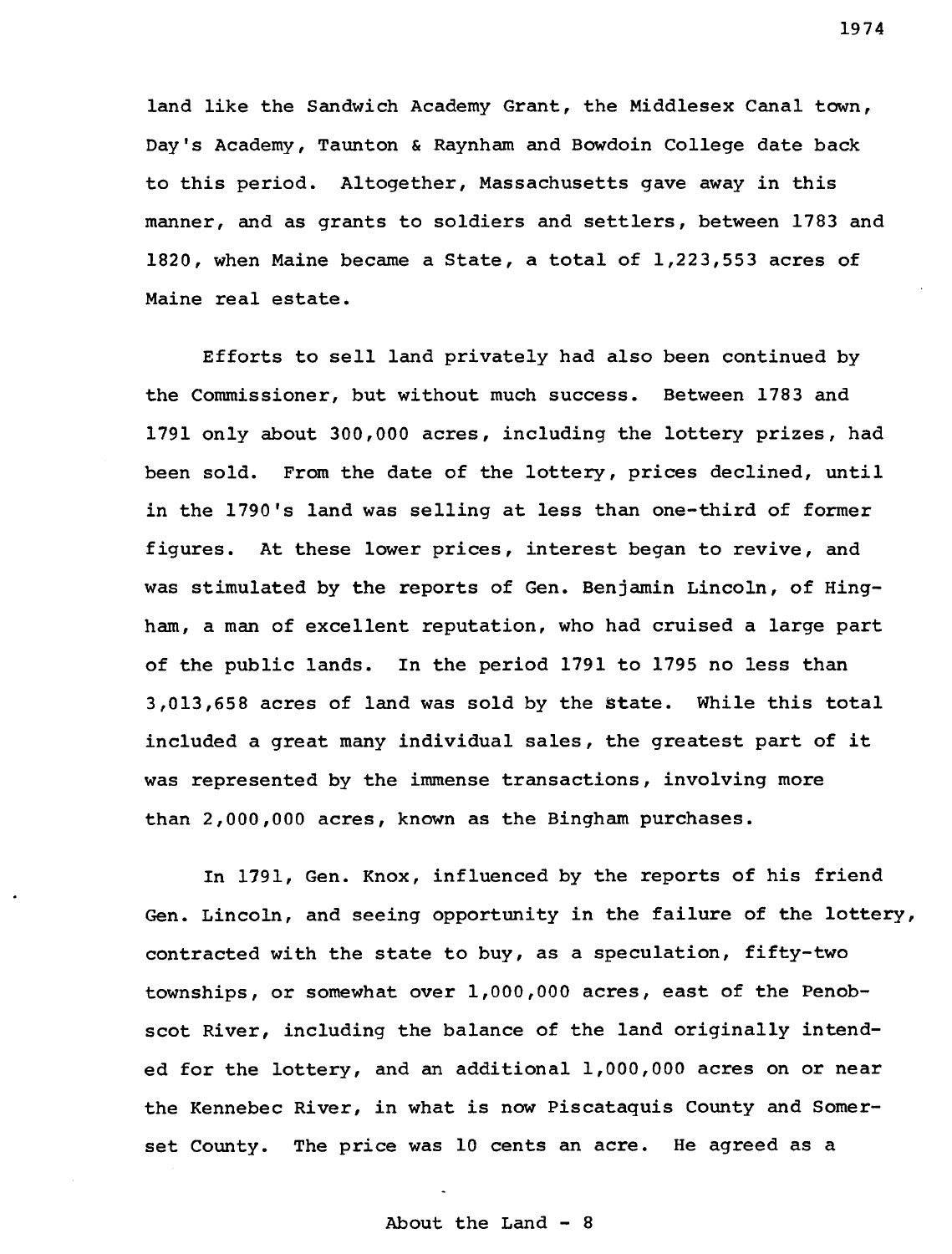condition of sale that he would settle forty families on each township of thirty-six square miles within a period of seven years. He was not in a position to put up any money, but planned to pay over a period of years, from the proceeds of sales, or if this failed, to borrow from his friends. However, he was not able to sell enough to pay expenses, and could not raise any great amount of money. Finally, William Bingham, a wealthy Philadelphian and a close friend of Gen. Lincoln, agreed to take over the speculation. Gen. Knox assigned the contract to Bingham in 1793, with the approval of the Massachusetts General Court. Stories vary as to the procedure which followed, and the actual prices agreed upon. Apparently the sale was made in two parts, the "Penobscot Purchase" and the "Kennebec Purchase", the former being made first, followed very shortly by acquisition of the land in this area from the people who had obtained it through the lottery. The price is generally given as  $12\frac{1}{2}$  cents an acre, although there is mention of a figure as high as 25 cents an acre for the Kennebec lands. Gen. Knox remained Bingham's partner, with a percentage of the expected profits. However, this deal was dissolved within a few years, and Bingham was given a new contract which provided for the issuance of a deed to the land when he had met the settlement provisions of the sale. He paid cash at once, a most unusual event, as few speculative purchasers of land at that time had any ready money. (20)

At or about the same time, many prominent Massachusetts men bought large blocks of Maine land on the same settlement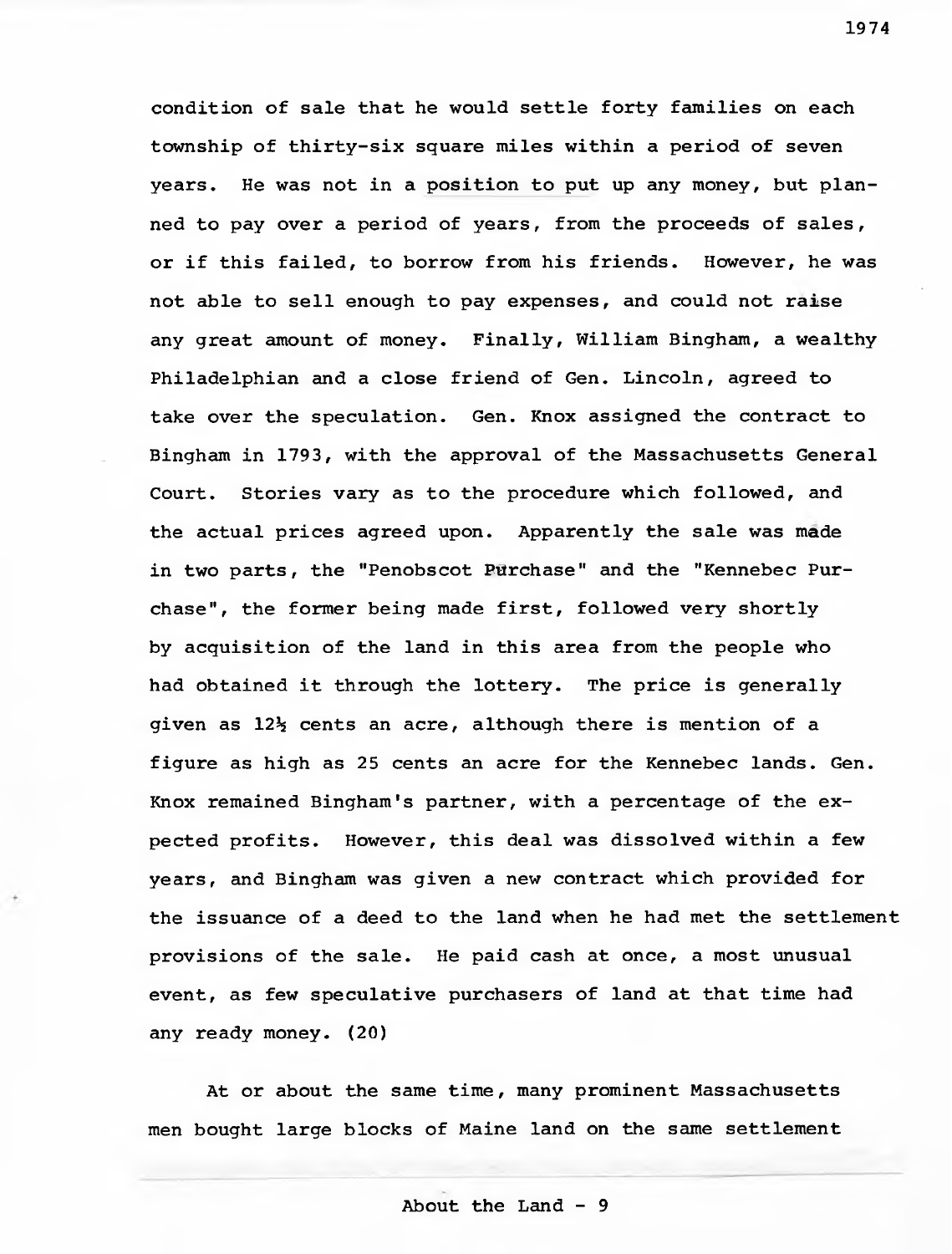provisions, but none of them made full payment. Between 1783 and 1820, about 5,000,000 acres were sold, nearly all in the part of the State south of Bangor, but with some scattered sales and grants, the latter mostly for educational purposes , west of Moosehead Lake and in Aroostook County south of the Aroostook River. (21)

Neither Bingham nor any of the other purchasers could meet the settlement terms, and the end of seven years were obliged to petition the General Court for a seven-year extension. In the face of considerable political opposition, this was finally granted, but at the end of the extension the buyers had still not been able to locate a sufficient number of settlers, much of the land being unsuitable for farming. Eventually, after some politicking, and at the cost of three of the best towns in the Kennebec Purchase -- Lexington, Concord and Kingfield -deeds were issued to Bingham's heirs and to the other landowners who held similar contracts, (22) a fact of interest to the Great Northern Paper Company which later became owner of some of these lands.

As a result of the opening up of the West, Bingham found himself very shortly overloaded with land. A substantial part of the Penobscot Purchase was sold almost at once to the English firm of Baring & Hope, which was to all intents and purposes young Alexander Baring, first Lord Ashburton, Bingham\*s son-in-law. Before Bingham's death, he appointed General David Cobb, who had been a member of Washington's staff, to manage his lands. Gen. Cobb made his headquarters in Gouldsboro.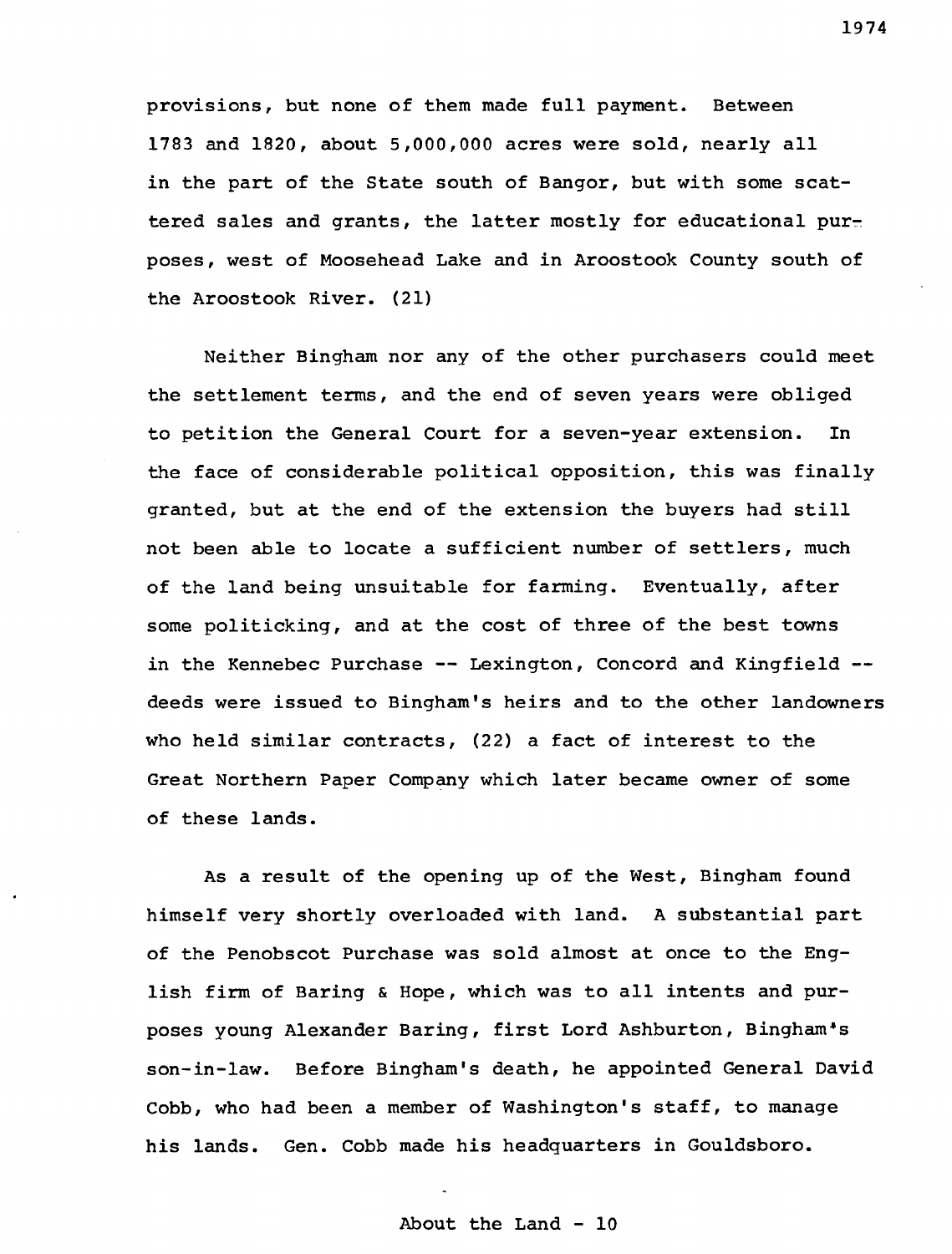Baring & Hope sent out a young Englishman, John Black, afterwards Colonel Black, only 18 years old at the time, to represent their interests. Black married Gen. Cobb's daughter and settled in Ellsworth. In addition to receiving a large salary, he was permitted to cut such logs from his employer's land as he could saw in his own mills. (23) He was energetic and efficient. While endeavoring to sell land, in accordance with his orders, he also did his best to stop trespassing — the stealing of timber which was going on in many ways. He not only sent out agents, who, if they discovered trespass, seized everything they could find, but went into the woods camps himself, where, as he said, he "could not sleep for the dogs outside and the fleas inside". In spite of his efforts, it was impossible to sell enough land during the first thirty-five years to pay the taxes and expenses. (24) The boom in land from 1828 to 1836 bailed out the Bingham Estate, over 250,000 acres of its holdings being sold in the winter of 1834-35 alone.

Title to some of the Bingham lands was not cleared up until the early years of the 20th century, and his ghost still haunts the Registries of Deeds in the central and western parts of the State.

Townships north and west of his original acquisition, and elsewhere, were laid out in several surveys in times past, and in tranferring titles, it is necessary to know not only the name of the town involved, but the survey. In these surveys, the towns not having names were identified by township numbers running northward and range numbers westward from the point of

1974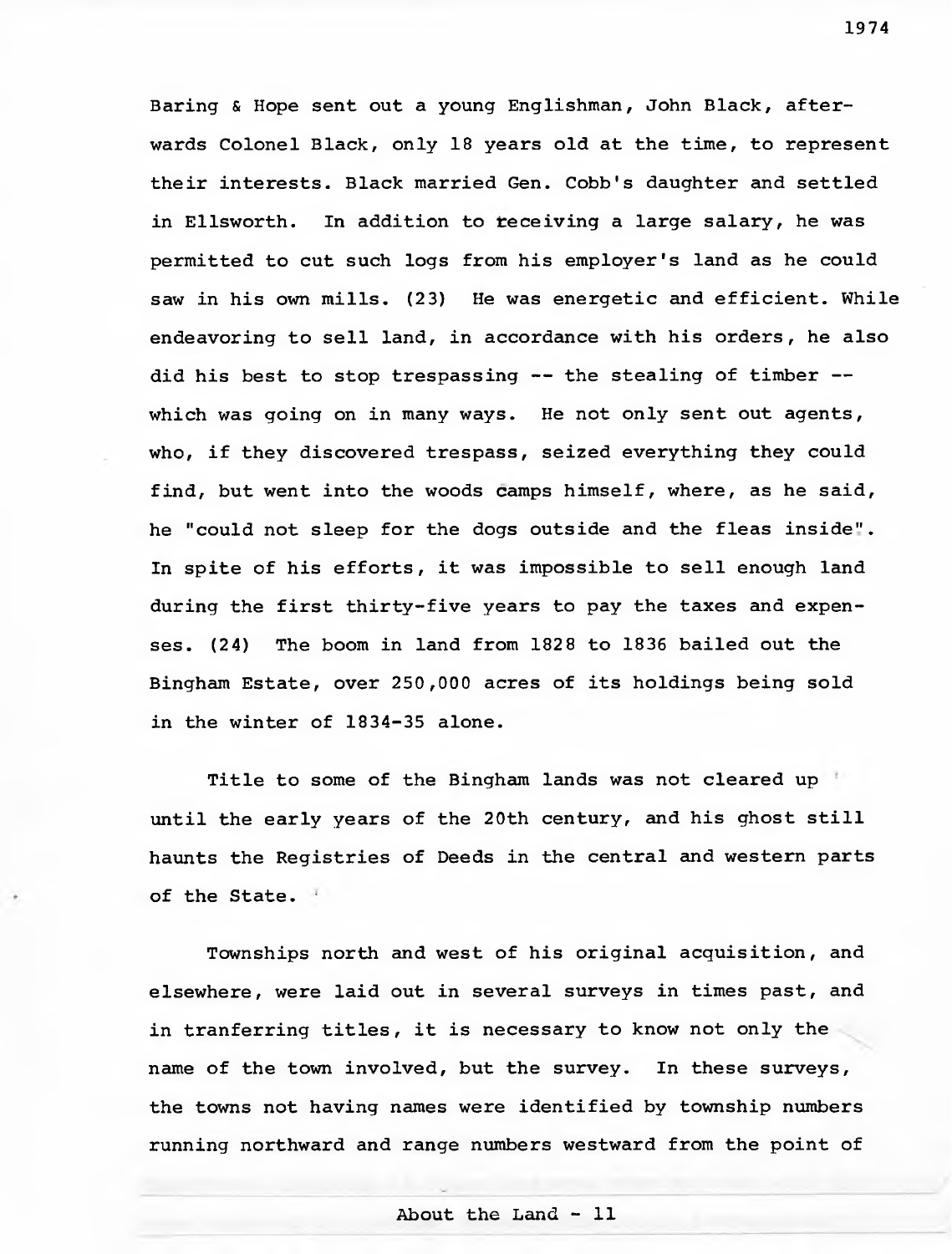departure, resulting in there being more than one town with the same numbered designation. However, the original Bingham lands were at some time identified by the letters "B.K.P." meaning "Bingham's Kennebec Purchase", and the several surveys of adjoining areas were "N.B.K.P." (North of Bingham's Kennebec Purchase); "N.W.B.K.P." (Northwest of Bingham's Kennebec Purchase) and so on. A later survey of the northern part of the state; which had no connection with the Bingham lands, at least not with the original Kennebec purchase, was"W.E.L.S." (West of the East Line of the State). So we have, for instance, three townships 2 Range 6, one W.E.L.S., and the others probably N.B.K.P. and N.W.B.K.P. respectively, judging from their location, although we have not troubled to find out, as it makes no particular difference.

When Maine became a separate state, on March 15, 1820, she did not become entirely free from Massachusetts as regards land ownership. At that time, Massachusetts owned, unsold, about 8,000,000 acres of Maine land, and retained about one-half of this, which she offered to the new state for <sup>4</sup> cents an acre. The Maine legislature decided that this price was too steep, and declined to buy. (25) Both states then continued their efforts to dispose of land. Until 1854, sales were complicated by the fact that the two states were selling property both jointly and severally. (26) The new State of Maine also continued the practice of granting land to schools and colleges, to provide income to pay teachers and ministers, and for public works. The construction of the original State House in Augusta, for instance was financed by the sale of ten townships of land.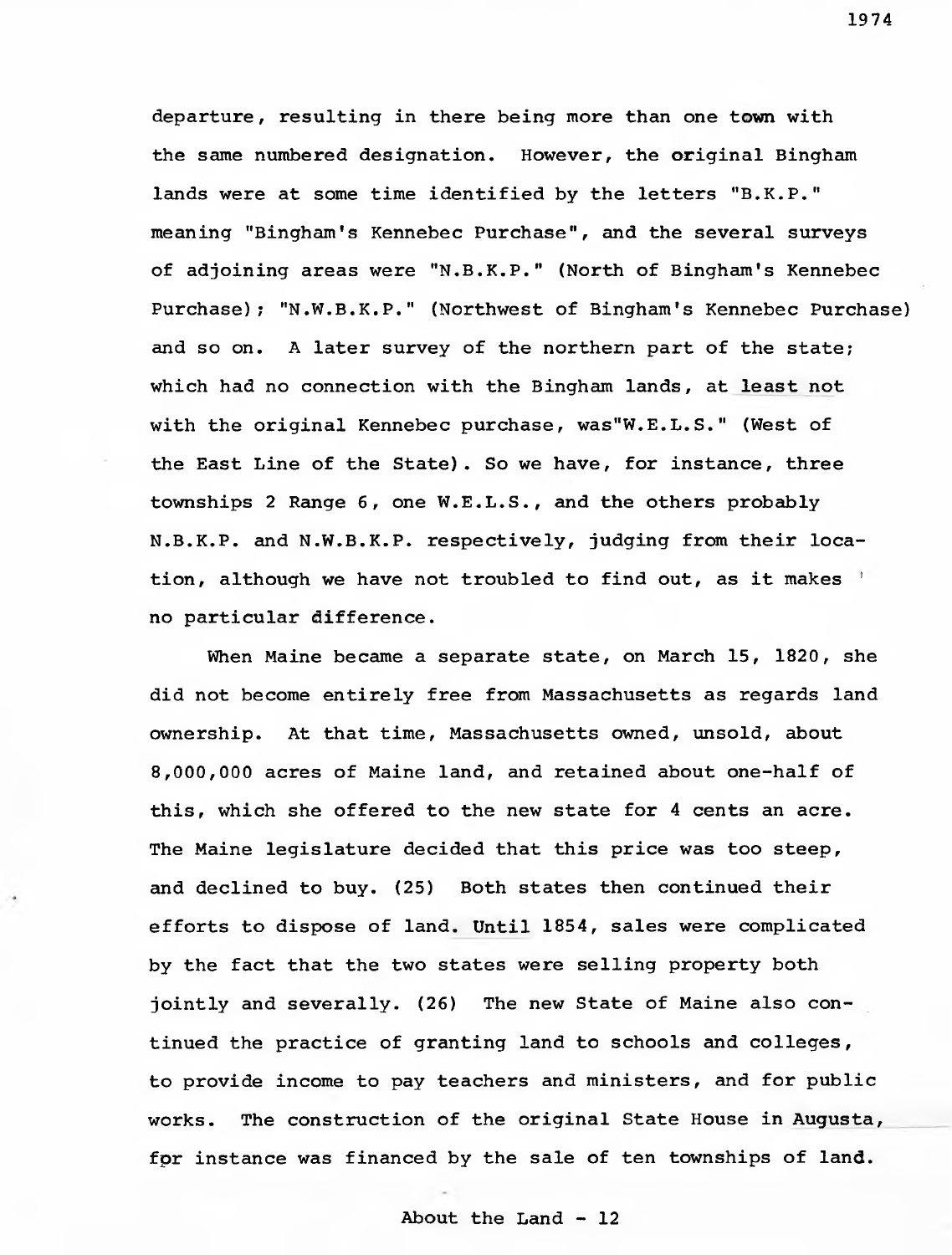Sales varied according to times and conditions, and were light from 1820 to 1828. In the latter year began the frantic speculation in Maine land (27) followed by the crash of 1836, foreshadowing the national panic in 1837 which grew out of the speculation in Western lands. This episode deserves a little examination.

The boom in Maine land is thought to have been touched off by the Bingham Heirs, whose agent, Col. Black, offered land for sale at that time in lots of whole townships for 75 cents an acre. This price attracted speculators, who bought large blocks and sold them piecemeal, at prices to fit the buyers. The boom started in Penobscot County a little late, but made up for lost time by a fast pace. The original Bangor speculators were said to have been Amos Davis and Samuel Smyth, who obtained options on lands by payment of 25 percent, with mortgages running for several years. (28) They then proceeded to sell, on the pattern established in other parts of the state, and a few fortunate purchasers, who were able in turn to sell immediately at a good profit, started the ball rolling. M. McCullough, "Men and Measures of Half a Century" (1888) says of the situation at the height of the excitement"

"Brokers' offices were open in Bangor which were crowded from morning to night and frequently far into the night by buyers and sellers. All were jubilant, because all, whether buyers or sellers, were getting rich."

The Bangor House was a center of this activity, and the brokers' offices elbowed the saloons on Exchange Street. Land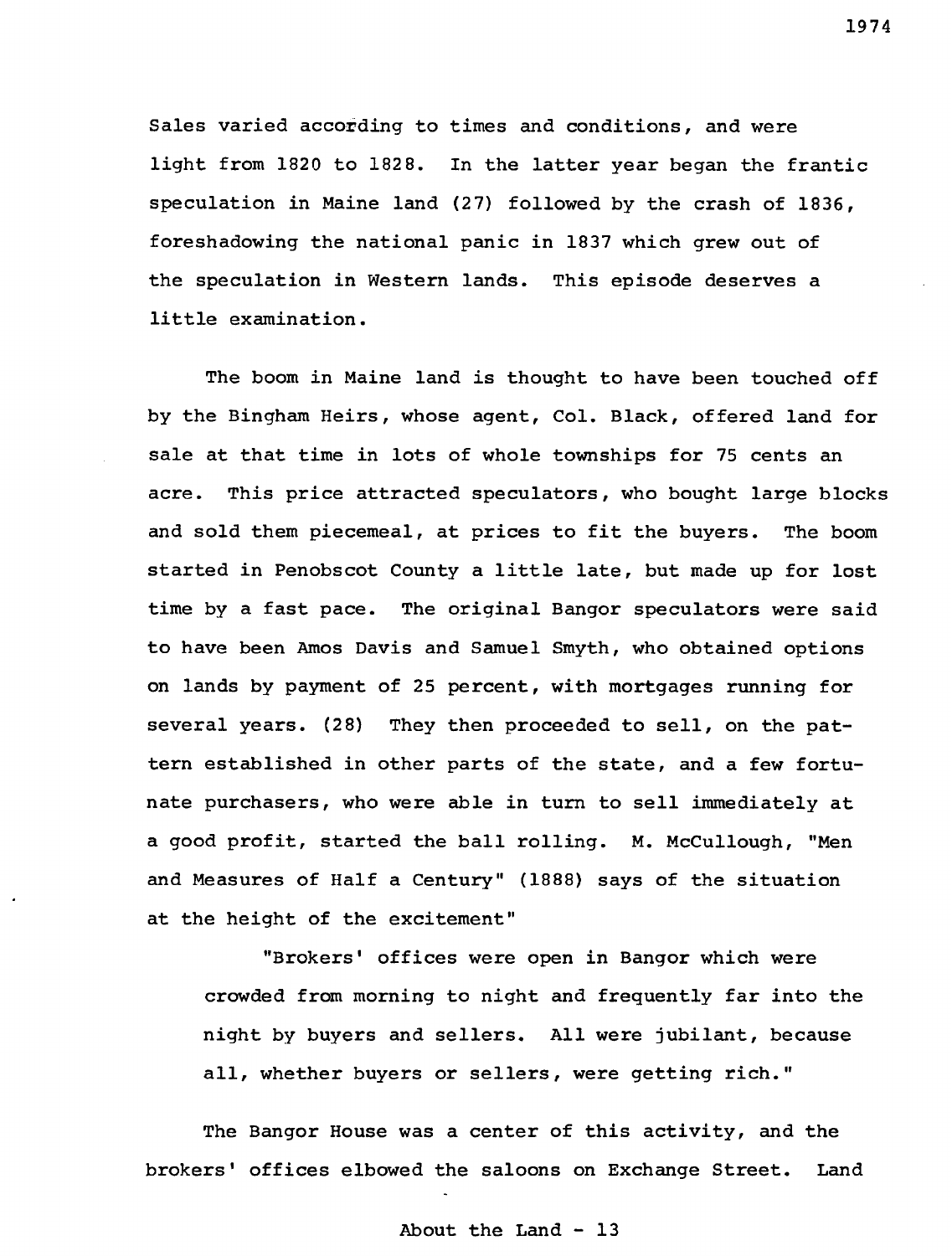changed hands sometimes several times a day. (29) Mc Cullough says: "Lands which had been bought originally for a few cents an acre were sold for half as many dollars." The Newburyport Herald is quoted as saying, in the summer of 1835:

"It is rumored that one evening last week two paupers escaped from the Bangor alms-house and although they were caught early the next morning yet in the meantime, before they were secured, they had made \$1,800 each by speculating in timberlands." (30)

The fever spread to Massachusetts. A courier service was set up between Bangor and Boston. Land was for the most part purchased to be paid for in installments, and the most glowing fiction in regard to value was accepted as fact. (31) Phony maps and doctored estimates were common. A Massachusetts group, wishing to invest, sent out an explorer, who, carried away by the enthusiasms of his guides, bought for them, on the basis of an estimated stand of 80,000,000 feet, a township which when more carefully surveyed was found to have only one-fifth as much.

Gamblers and other dubious types invaded Bangor. Hotels became so crowded that there is a joke about a man paying 75 cents a night for the privilege of leaning against a signpost. One Smith, known as "Roaring" Smith, formed as a speculation the Bangor & Lower Stillwater Mills Company, interested among other things in Orono property. After advertising in Bangor, Portland, Boston, Providence and New York, they held an auction of lands in Bangor in June 1836. A caterer was brought in from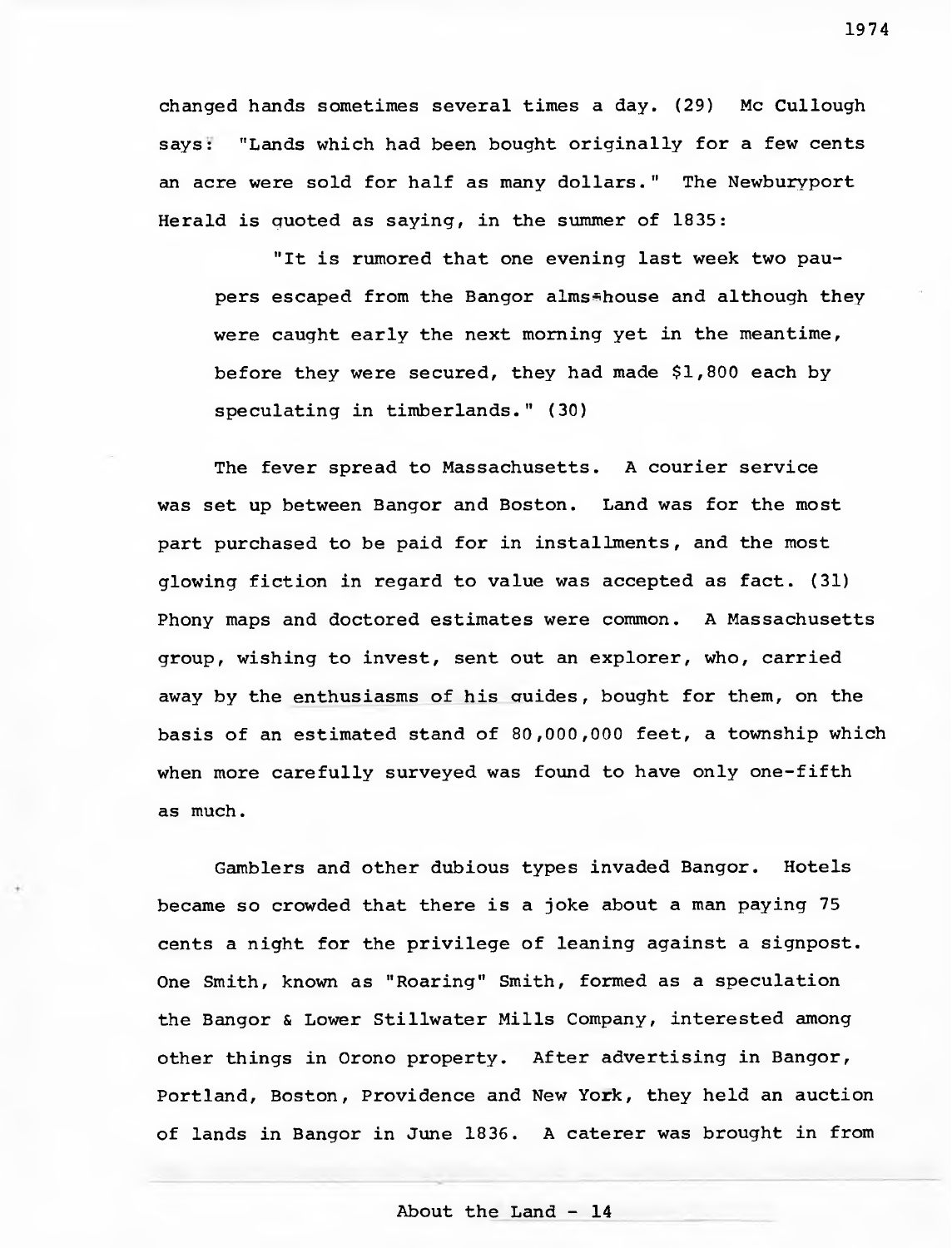New York to supply refreshments, and I. Washburn, Jr. "Centennial Celebration of Orono" (1874) writes:

"There was poured out champagne from the original bottles into large washtubs from which each man helped himself at his own free will." (32)

The boom was paralleled in the sale of public lands, over 2,000,000 acres being disposed of in the eight years 1828 to 1835 inclusive. (33) Then the inevitable crash came. Some found themselves lucky, some not. Court actions resulted in little satisfaction for the disgruntled, and the tumult and shouting gradually died. But not for long. There was a secondary boom in 1839, and the pressure of the expanding lumber industry restored confidence. In 1845, Bangor went through a second binge, with the difference that this time real lumbermen were buying stumpage, rather than land. Some, at this time, were able to salvage the investment they had made ten years before. There is a record of a town bought in 1835 for \$620, and sold in 1847 for \$185,000, even though \$14,000 worth of timber had been cut from it in the meantime. (34) This activity also revived the sale of public lands, which had been withheld from the market for a number of years following the bursting of the bubble. In 1844, the states sold 420,000 acres of land, and 1,000,000 acres were disposed of in 1850. (35) Sales in 1852 were 320,000 acres, and in 1853, a total of 820,000 acres were disposed of.

In 1854, there were left unsold about 1,198,000 acres of the land which had been set off to Massachusetts 35 years before, and the Maine solons, finally seeing the light, purchased this remainder, for which they paid  $30\frac{1}{2}$  cents an acre. This acquisi-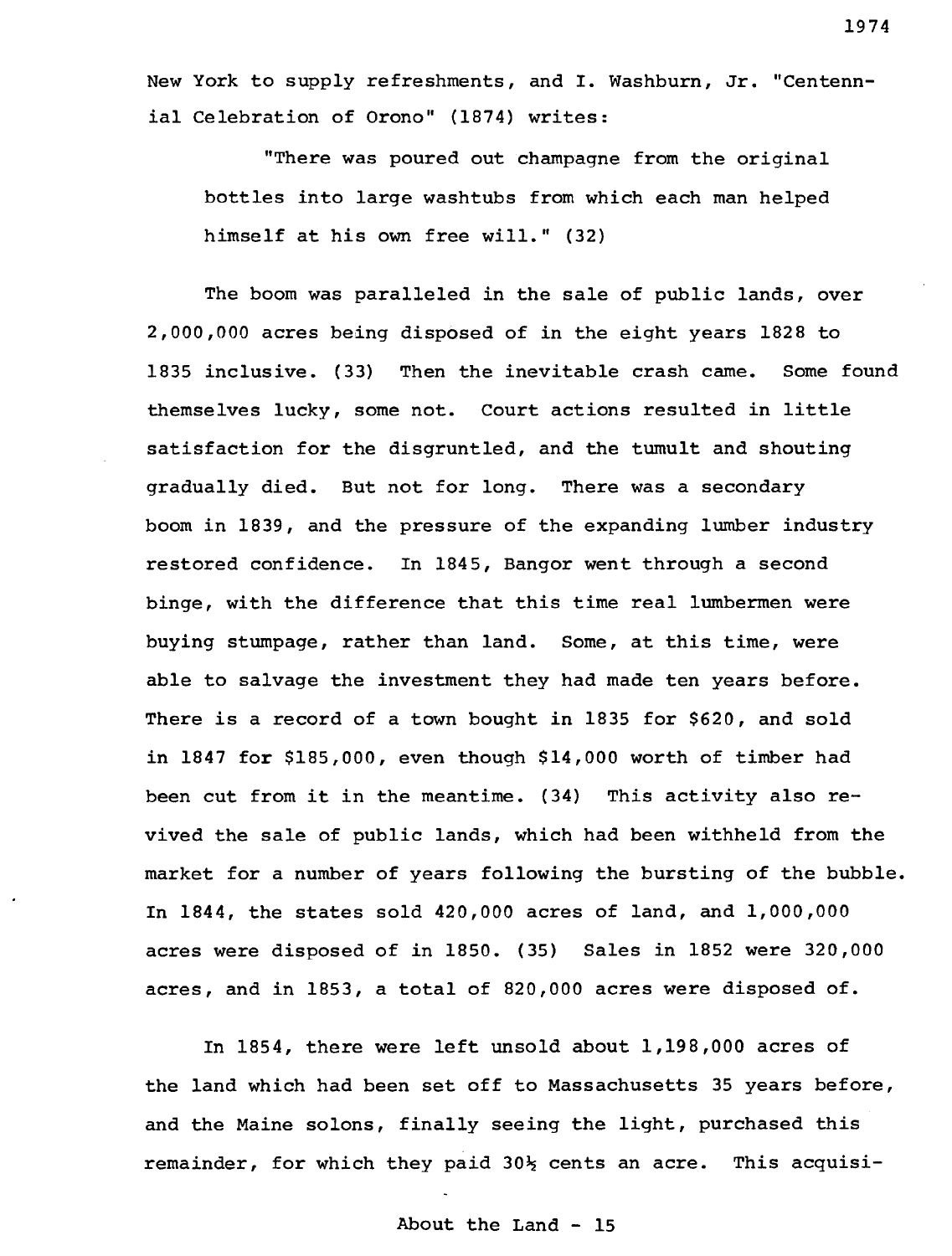tion brought the total of all public lands of which the State of Maine had been in possession to 5,150,162 acres. (36) It continued to sell and grant lands under legislative authority, although for a short time just before the Civil War, the policy was to sell stumpage rather than land. (37) In 1868, there were not much more than 1,000,000 acres left in the hands of the State. (38)

In that year, the European & North American Railway Company was formed, for the purpose of building a railroad from Bangor to Vanceboro, to connect with a line being built by Canadian capital from Vanceboro to St. John. The Province of New Brunswick had given a charter and voted a free grant of \$10,000 per mile for construction of the new road, which was intended to provide faster transportation to Europe, via St. John. The venture was popular, and was regarded as a very important project. The City of Bangor guaranteed the credit of the new company up to \$1,000,000. The State of Maine, emulating the example of the Federal Government, which was making large grants of western land to the transcontinental railroads, gave to the European & North American approximately 1,000,000 acres of land in 92 townships on the Penobscot and St. John Rivers, reserving the right to cut timber from some 200,000 acres for the support of schools. A great deal of the land had already been cut over, and much of it was poorly located. Construction of the railroad was completed, and it was formally opened at Vanceboro in October 1871. It was not a financial success, and ten years later the line was leased to the Maine Central. When the Canadian Pacific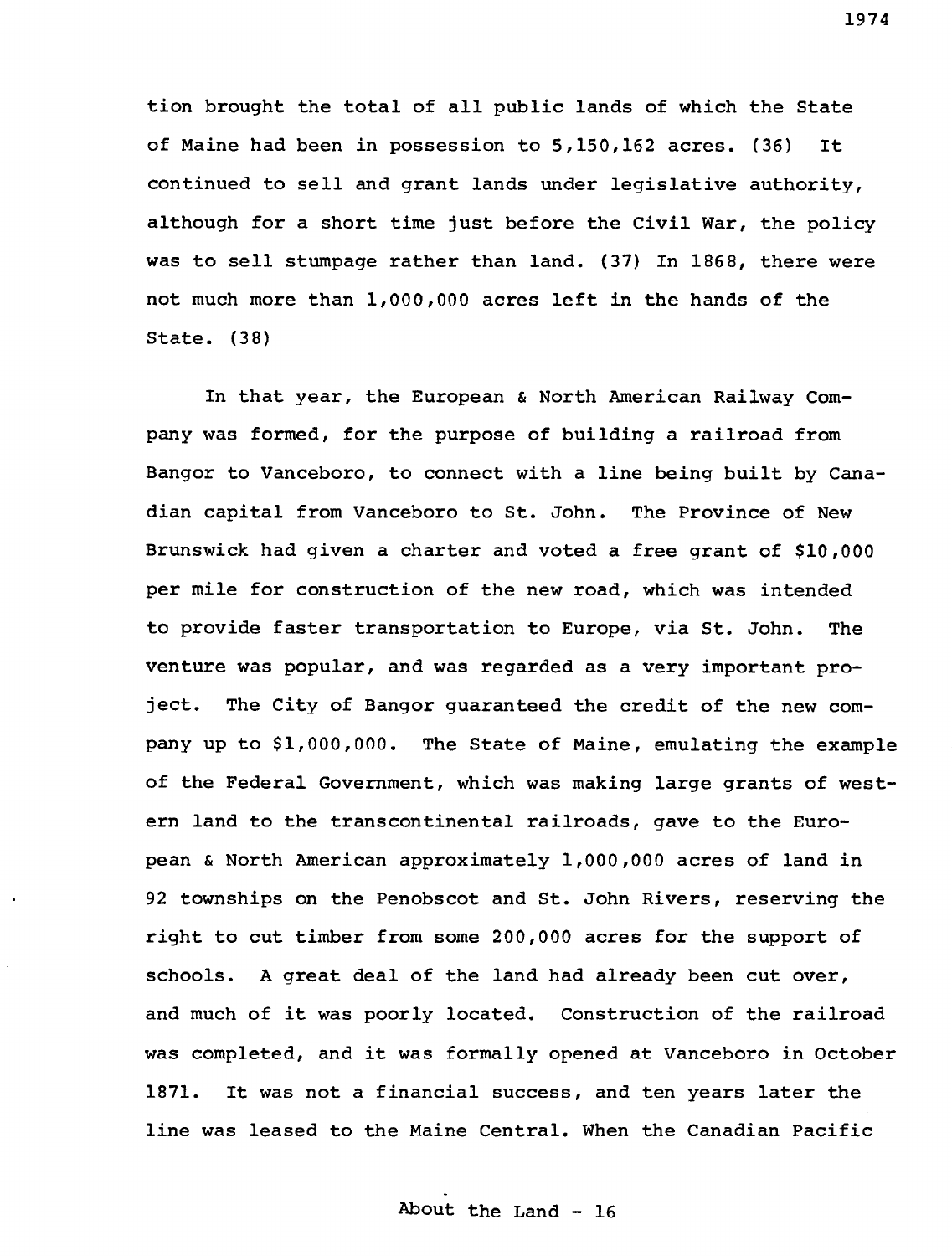Railway constructed its line across Maine, we believe about 1890, it built only from Mattawamkeag to the Quebec border, and made arrangements with the Maine Central to run trains over the section of the old European & North American between Mattawamkeag and Vanceboro on the New Brunswick end, and in 1974 it purchased this part of the line, some 57 miles, from the Maine Central for \$5,000,000 subject to approval by the I.C.C., pending as this is written.

Upon examination of the titles, it was found that the State did not have any ownership in a considerable part of the land which it had granted to the railroad, and for which deeds had been signed by Gov. Chamberlain. When the smoke cleared away, the road had been able to sell about 690,000 acres for a total of \$233,000, although it held some of the property for twenty years. Such land as was left in the possession of the State after this grant was considered to be of little value, and with the exception of a few lots, subsequently sold, it was disposed of at two public auctions held in Bangor in 1874 and 1875. (39)

The result of all this activity was that all of the 19,000,000-odd acres of Maine land claimed by the British Crown in 1606 was disposed of about as follows:

| Grants prior to the Revolution             | 4,000,000         |  |
|--------------------------------------------|-------------------|--|
| Sold by Massachusetts                      | 6,808,519         |  |
| Granted by Massachusetts                   | 1,223,553         |  |
| Sold by Massachusetts and Maine jointly    | 1,706,303         |  |
| Granted by Massachusetts and Maine Jointly | 146,961           |  |
| Sold by Maine                              | 3,100,723         |  |
| Granted by Maine                           | 2,049,339         |  |
|                                            | $19,035,398$ (40) |  |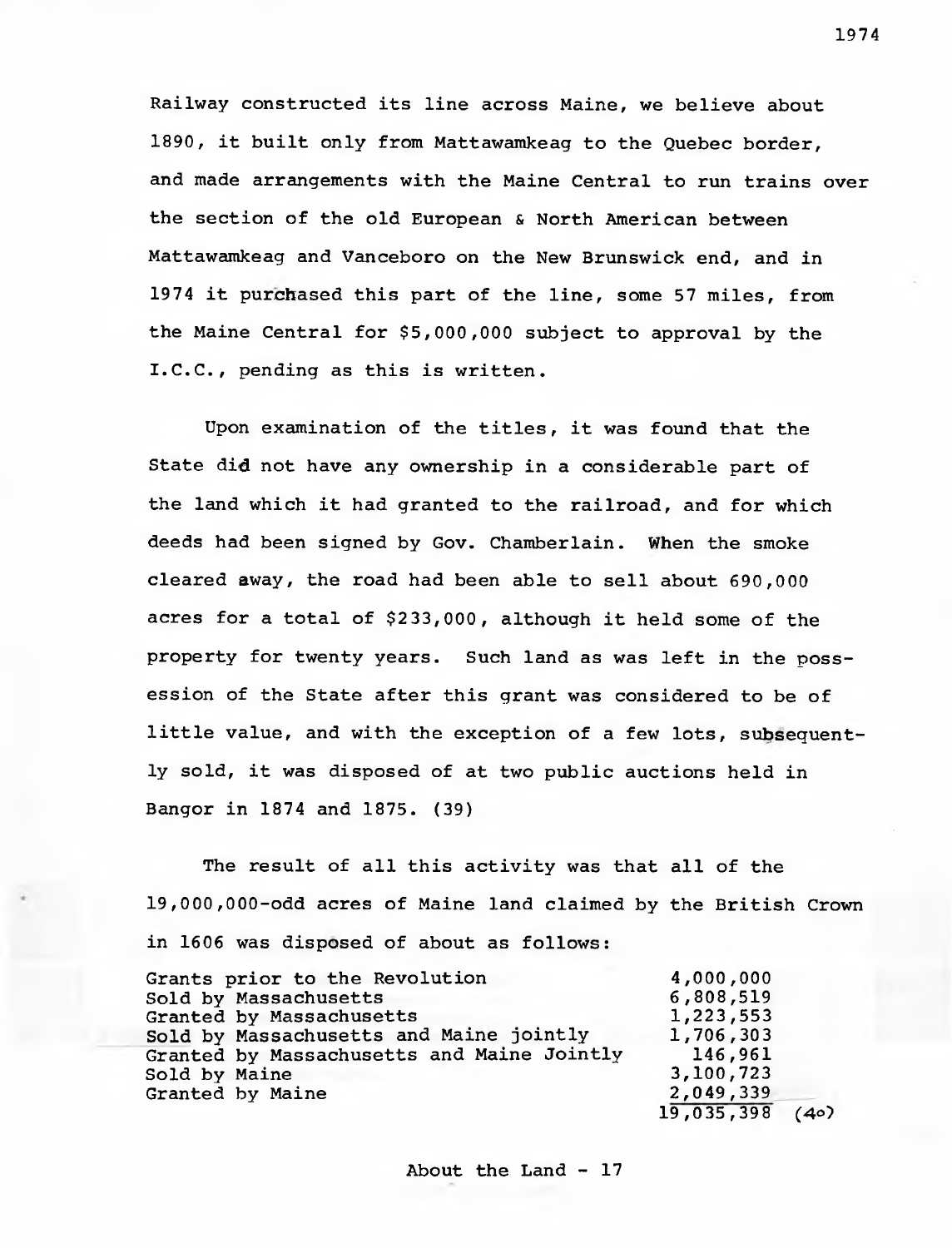There is no particular pattern to the prices obtained by the states in the original sales of the public lands. In most cases, they seem to have been reasonable for the times, although they would appear to us now to be ridiculously low. From the time of the Revolution up into the early 1830's, prices ran from 5 cents to 17 cents an acre. In the 1840's, the effect of the recognition of the value of land for timber, speculation, and the sale of cut-over land began to be felt, and prices varied considerably, figures of from  $7\frac{1}{2}$  cents to \$2.45 an acre being noted. In the 1850's, the average wholesale price was apparently around  $30\frac{1}{2}$  cents. The land sold in the auction of 1874 brought about \$1.25, and the odds and ends disposed of in the auction of 1875 about 45 cents. (41)

What all this boils down to is that beginning immediately after the American Revolution both Massachusetts and later Maine sold and gave away their public lands to everybody and his uncle as fast as they could. At first they were disposed of as farmland and the original reports on explorations of the various tracts always went into this subject. The stand of pine timber was a secondary item, and all other species were ignored. (42) Later, they were sold or granted for the timber on them, as we have seen.

We should note that in the deeds from the states there was reserved in each township a "Public Lot" for the benefit of the inhabitants if and when a town was organized. We have not made close inquiry, but it seems to us that these public lots varied in size, being perhaps as small as 800 acres or so, and as large as 1250 acres or more. Many were never specifically located on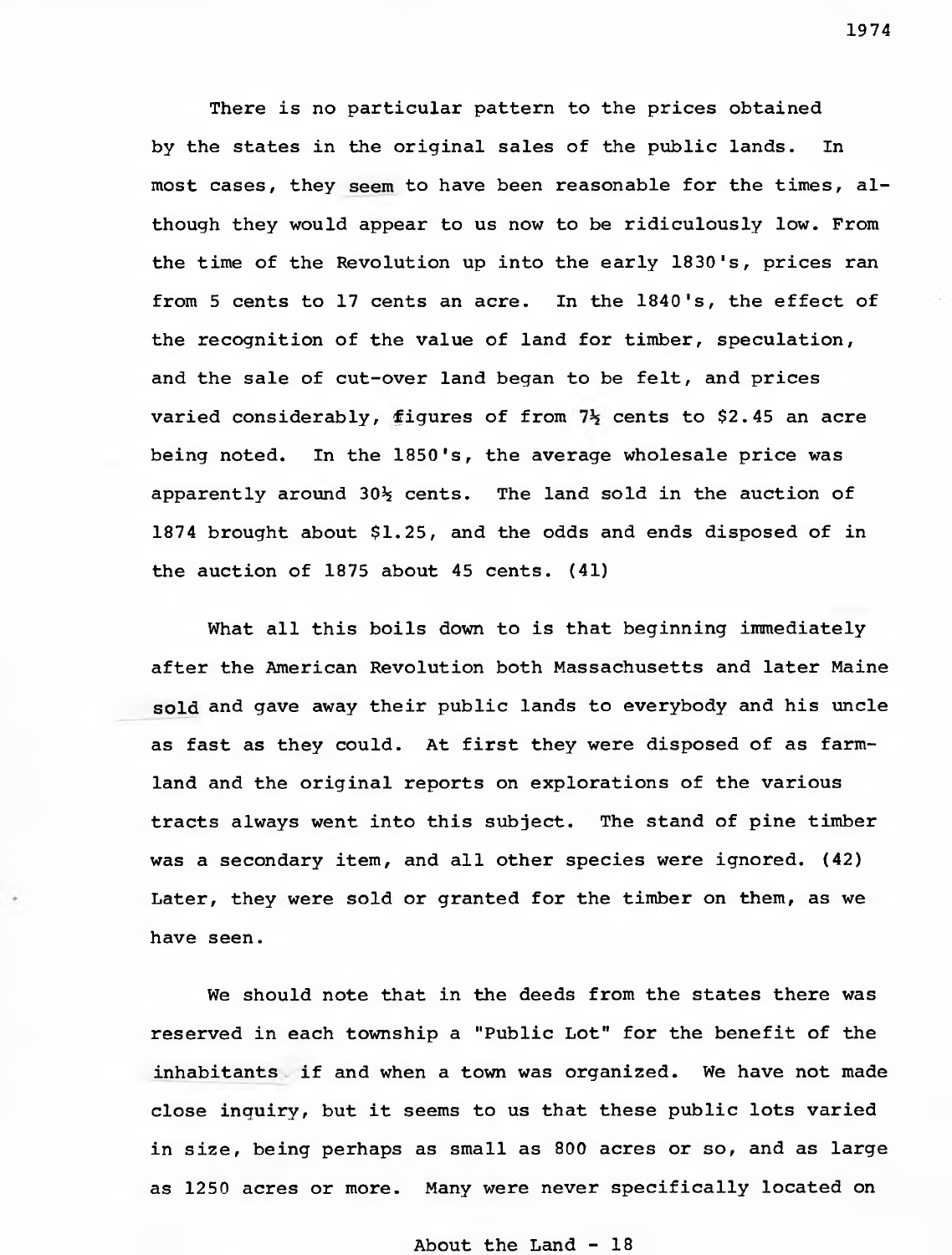the ground. Title to the land itself, even if the lot were not laid out, did not pass to the purchaser, but he had the right to remove the timber and grass from it, and this right was passed along from one owner to another.

The 400,000 acres or so represented by these bits of wild land scattered all over the state sat there minding their own business and giving nobody any trouble until they were discovered in 1973 by certain politicians who wish to raise the State flag over them, but do not know at this writing what to do with them once they get them. The discussion of this matter has evoked the statement that those villains, the big paper companies, bought up most of the timberland of Maine for "pennies an acre" which is pure uncut hogwash. People did acquire land from the State for pennies an acre, but that was long before there were any paper mills using wood pulp. Even after the lumber business had become important, and land was sold for the timber on it rather than for farming, prices remained relatively low. It was not until after the pulp and paper industry, led in the State of Maine by the Great Northern Paper Company, had demonstrated the practicability of sustained yield operations, that timberland values became realistic.

1974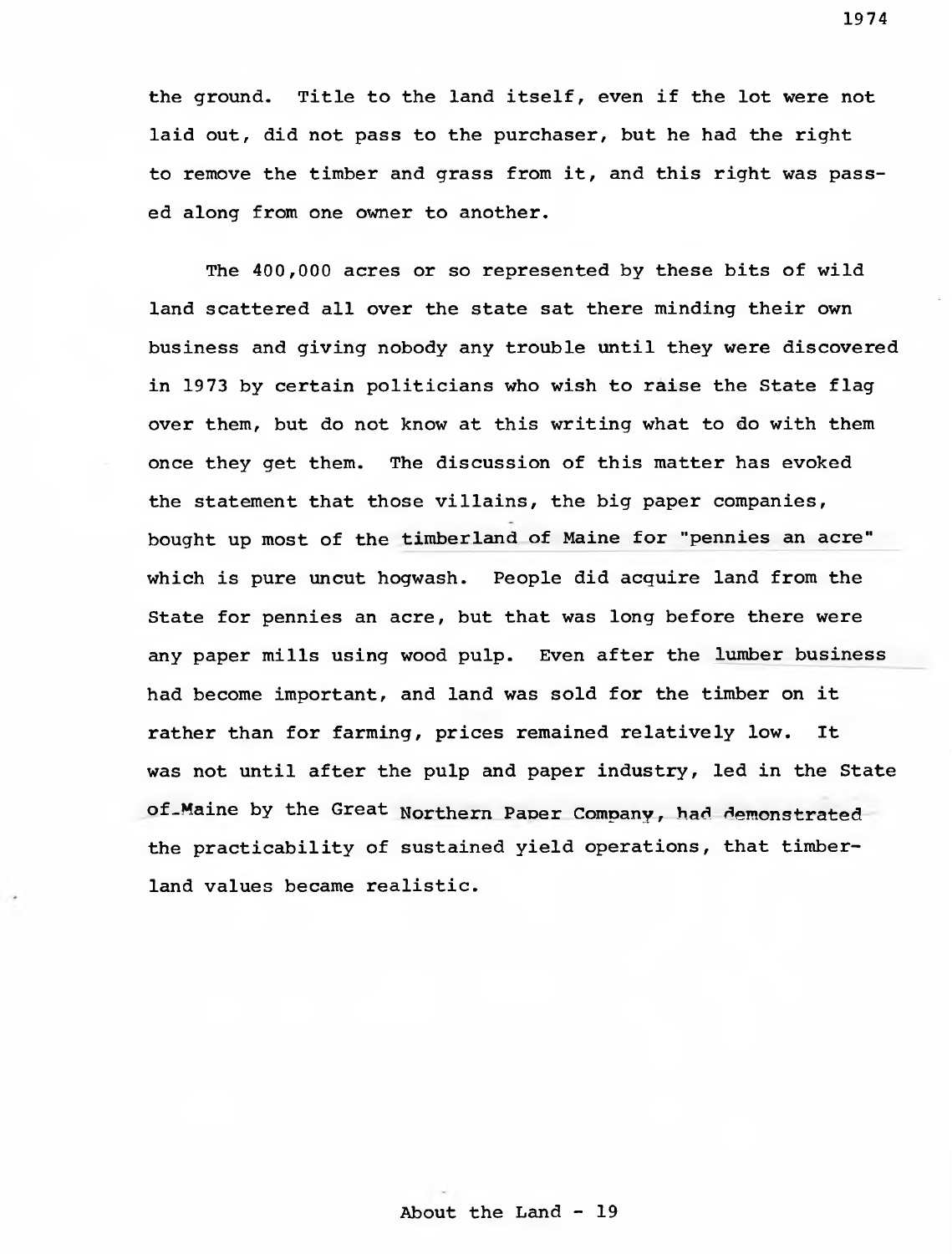### APPENDIX I

### NOTES -- CHAPTER III

- (1) Boardman
- (2) Wood
- (3) Holbrook
- (4) Wood
- (5) Boardman
- (6) Michell
- (7) Sloane
- (8) Boardman
- (9) Ibid
- (10) Ibid
- (11) Wood
- (12) Ibid
- (13) Boardman
- (14) Hayes
- (15) Boardman
- (16) Hayes
- (17) Boardman
- (18) Wood

 $\cdot$ 

- (19) Boardman
- (20) Hayes
- (21) Wood
- (22) Hayes
- (23) Ibid
- (24) Wood
- (25) Hayes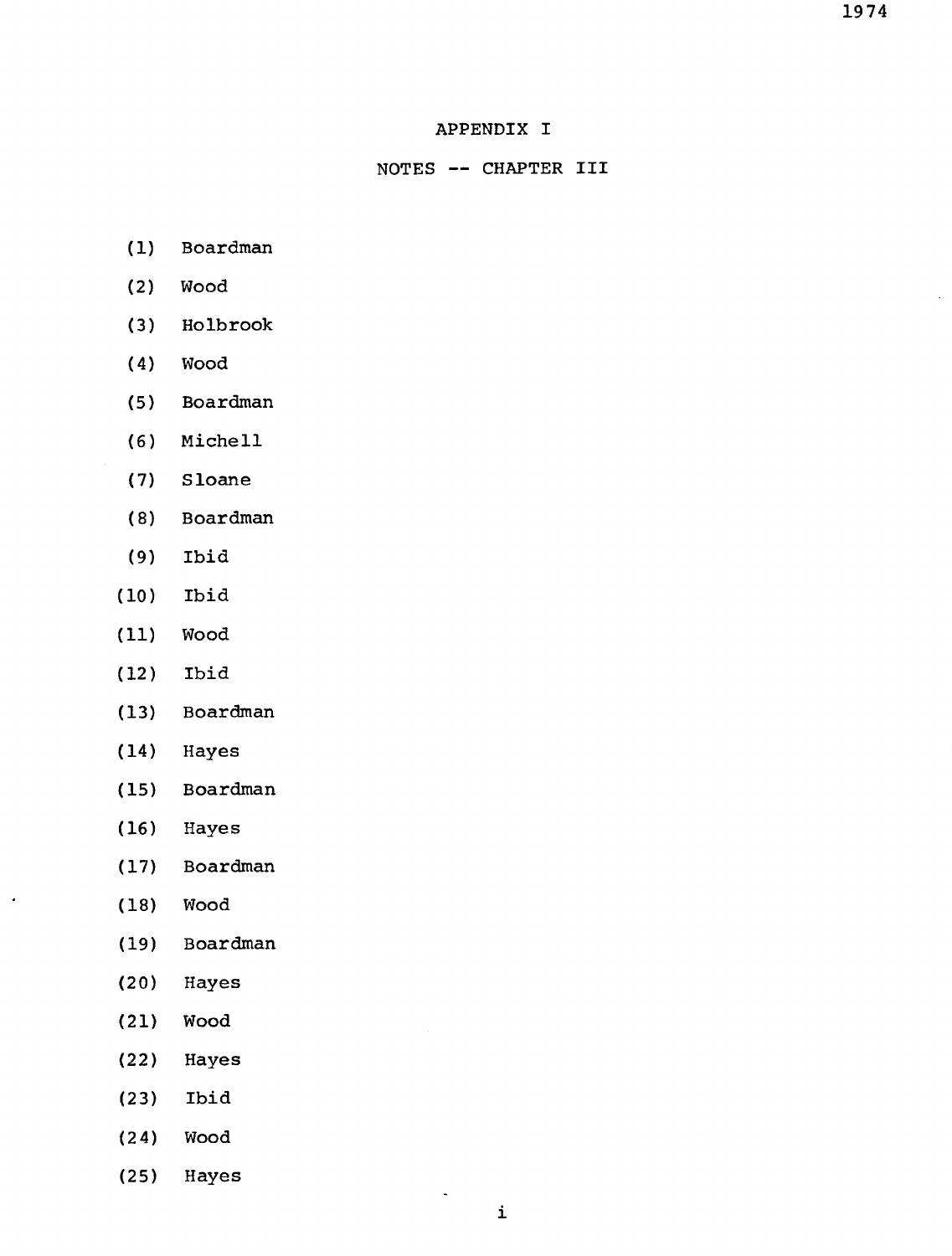- (26) (27) (28) (29) (30) (31) (32) (33) (34) (35) (36) (37) Ibid Wood Ibid Ibid Ibid Boardman Wood Ibid Ibid Ibid Hayes Wood
- (38) Hayes
- (39) Ibid
- (40) Ibid
- (41) Ibid

 $\ddot{\phantom{0}}$ 

(42) Boardman